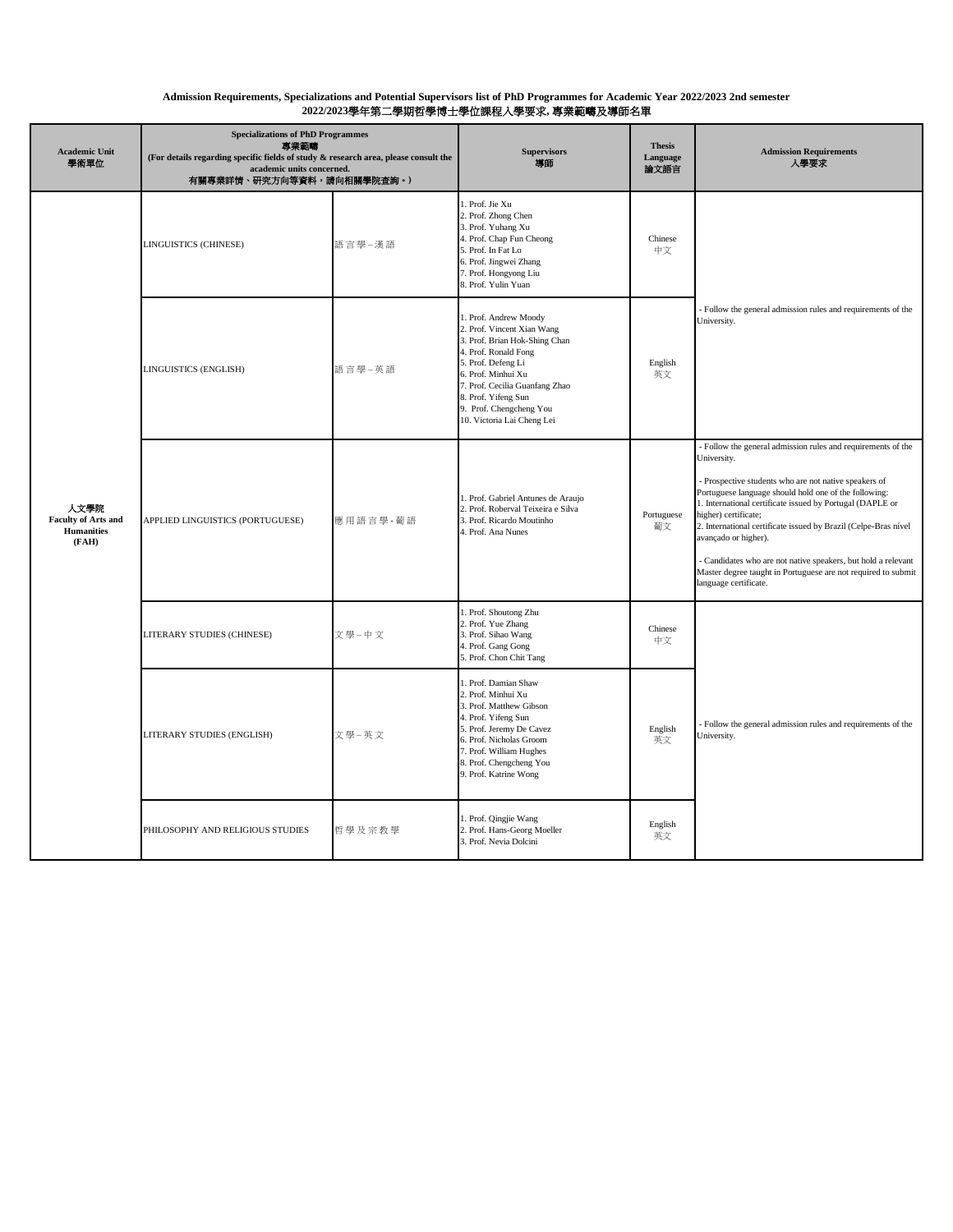| <b>Academic Unit</b><br>學術單位                                    | <b>Specializations of PhD Programmes</b><br>專業範疇<br>(For details regarding specific fields of study $\&$ research area, please consult the<br>academic units concerned.<br>有關專業詳情、研究方向等資料,請向相關學院查詢。) |        | <b>Supervisors</b><br>導師                                                                                                                                                                                         | <b>Thesis</b><br>Language<br>論文語言 | <b>Admission Requirements</b><br>入學要求                                       |
|-----------------------------------------------------------------|------------------------------------------------------------------------------------------------------------------------------------------------------------------------------------------------------|--------|------------------------------------------------------------------------------------------------------------------------------------------------------------------------------------------------------------------|-----------------------------------|-----------------------------------------------------------------------------|
| 工商管理學院<br><b>Faculty of Business</b><br>Administration<br>(FBA) | <b>ACCOUNTING</b>                                                                                                                                                                                    | 會計學    | 1. Prof. Jean CHEN<br>2. Prof. Charlie SOHN<br>3. Prof. Teresa CHU<br>4. Prof. Hao ZHANG<br>5. Prof. Jason XIAO<br>6. Prof. Desmond YUEN<br>7. Prof. Morris LIU<br>8. Prof. Jiancheng LIU                        |                                   | - Follow the general admission rules and requirements of the<br>University. |
|                                                                 | <b>BUSINESS ECONOMICS</b>                                                                                                                                                                            | 商業經濟學  | 1. Prof. Brenda ZHANG<br>2. Prof. Jia YUAN<br>3. Prof. Endong YANG<br>4. Prof. Xinhua GU<br>5. Prof. Guoqiang LI                                                                                                 |                                   |                                                                             |
|                                                                 | <b>DECISION SCIENCES</b>                                                                                                                                                                             | 決策科學   | 1. Prof. Zhaotong LIAN<br>2. Prof. Qi FU                                                                                                                                                                         |                                   |                                                                             |
|                                                                 | <b>FINANCE</b>                                                                                                                                                                                       | 金融學    | 1. Prof. Jean CHEN<br>2. Prof. Maggie FU<br>3. Prof. Toro CHEN<br>4. Prof. Hung Wan KOT<br>5. Prof. Adrian LEI<br>6. Prof. Xiaorong MA<br>7. Prof. Endong YANG<br>8. Prof. Xinhua GU<br>9. Prof. Minghua LIU     | English<br>英文                     |                                                                             |
|                                                                 | <b>GAMING MANAGEMENT</b>                                                                                                                                                                             | 博彩管理   | 1. Prof. Davis FONG                                                                                                                                                                                              |                                   |                                                                             |
|                                                                 | HOSPITALITY MANAGEMENT                                                                                                                                                                               | 款客服務管理 | 1. Prof. Rob LAW<br>2. Prof. Glenn MCCARTNEY<br>3 .Prof. Richard QIU<br>4. Prof. Li MIAO<br>5. Prof. Robin CHARK                                                                                                 |                                   |                                                                             |
|                                                                 | <b>INFORMATION SYSTEMS</b>                                                                                                                                                                           | 資訊系統   | 1. Prof. Zhaotong LIAN<br>2. Prof. Heng TANG                                                                                                                                                                     |                                   |                                                                             |
|                                                                 | <b>MANAGEMENT</b>                                                                                                                                                                                    | 管理學    | 1. Prof. Rico LAM<br>2. Prof. Jacky HONG<br>3. Prof. Lida ZHANG<br>4. Prof. Joanne CHAN<br>5. Prof. Raymond LOI<br>6. Prof. Xiaoyun CHEN<br>7. Prof. Lin YUAN<br>8. Prof. Xiaowan LIN<br>9. Prof. Siew Huat KONG |                                   |                                                                             |
|                                                                 | <b>MARKETING</b>                                                                                                                                                                                     | 市場學    | 1. Prof. Kao SI                                                                                                                                                                                                  |                                   |                                                                             |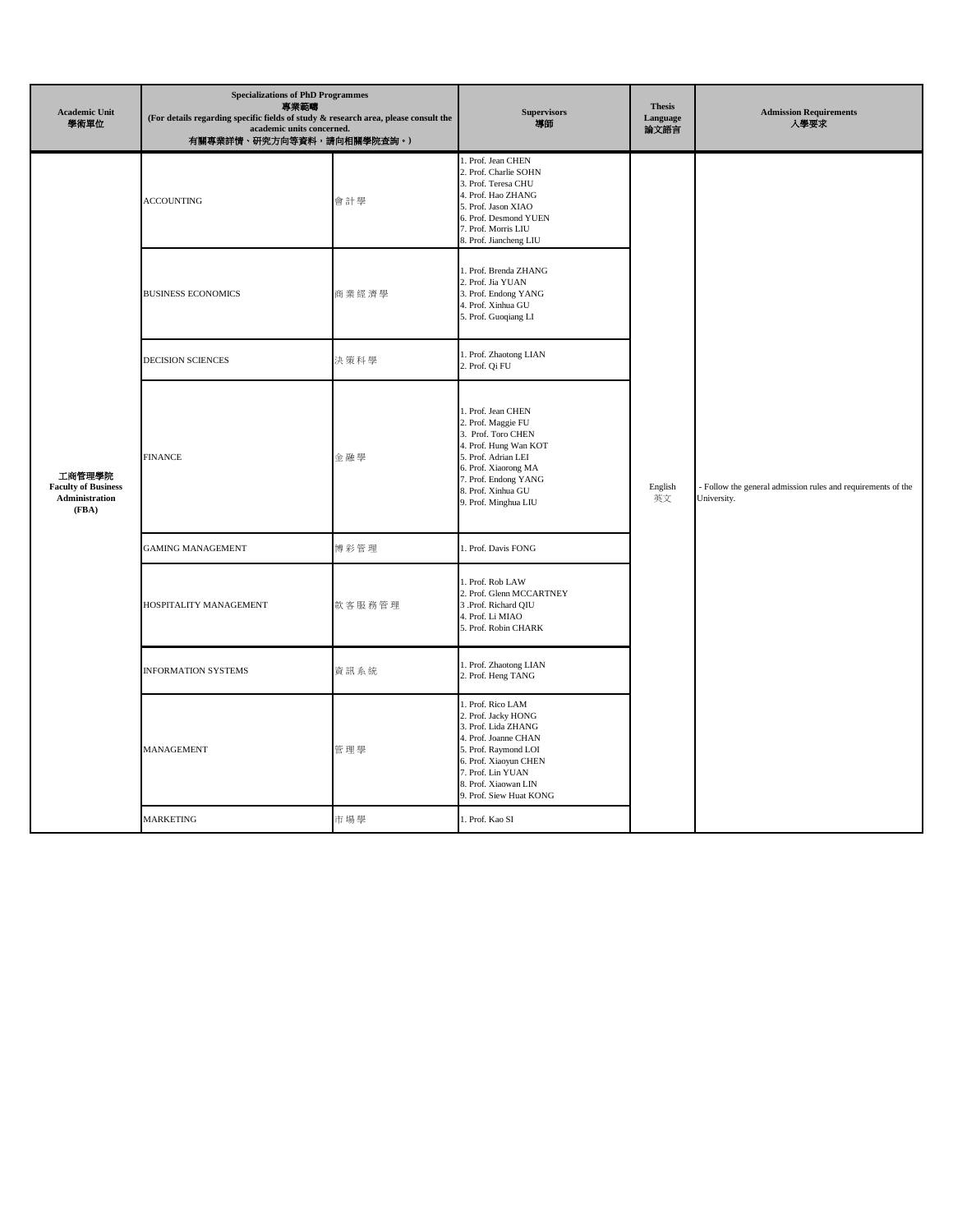| <b>Academic Unit</b><br>學術單位          | <b>Specializations of PhD Programmes</b><br>專業範疇<br>(For details regarding specific fields of study & research area, please consult the<br>academic units concerned.<br>有關專業詳情、研究方向等資料,請向相關學院查詢。) |             | <b>Supervisors</b><br>導師                                                                                                                                                                                                                                                                               | <b>Thesis</b><br>Language<br>論文語言                      | <b>Admission Requirements</b><br>人學要求                                       |
|---------------------------------------|---------------------------------------------------------------------------------------------------------------------------------------------------------------------------------------------------|-------------|--------------------------------------------------------------------------------------------------------------------------------------------------------------------------------------------------------------------------------------------------------------------------------------------------------|--------------------------------------------------------|-----------------------------------------------------------------------------|
| 法學院<br><b>Faculty of Law</b><br>(FLL) | CONSTITUTIONAL LAW, BASIC LAW AND<br><b>ADMINISTRATIVE LAW</b>                                                                                                                                    | 憲法·基本法與行政法學 | . Prof. Chaoyang JIANG<br>2. Prof. Xiaobo ZHAI<br>3. Prof. Chao WANG<br>4. Prof. Yu WANG                                                                                                                                                                                                               |                                                        | - Follow the general admission rules and requirements of the<br>University. |
|                                       | CIVIL, PROCEDURAL AND COMMERCIAL<br>LAW                                                                                                                                                           | 民商法學        | 1. Prof. Io Cheng TONG<br>2. Prof. Bing SHUI<br>3. Prof. Teng Pio IAU<br>4. Prof. João Ilhão MOREIRA<br>5. Prof. Xiaobo ZHAI                                                                                                                                                                           |                                                        |                                                                             |
|                                       | <b>COMPARATIVE LAW</b>                                                                                                                                                                            | 比較法學        | 1. Prof. Guangjian TU<br>2. Prof. Alexandr SVETLICINII<br>3. Prof. João Ilhão MOREIRA<br>4. Prof. Muruga Perumal RAMASWAMY<br>5. Prof. Chao WANG<br>6. Prof. Dan WEI<br>7. Prof. Sara MIGLIORINI                                                                                                       |                                                        |                                                                             |
|                                       | CRIMINAL AND PROCEDURAL LAW                                                                                                                                                                       | 刑事法學        | 1. Prof. Zhe LI<br>2. Prof. Teresa Lancry de Gouveia de<br>Albuquerque e Sousa ROBALO<br>3. Prof. Teng Pio IAU<br>4. Prof. Jianhong LIU                                                                                                                                                                | English /<br>Chinese /<br>Portuguese<br>英文 / 中文/<br>葡文 |                                                                             |
|                                       | EUROPEAN UNION LAW                                                                                                                                                                                | 歐盟法學        | 1. Prof. Alexandr SVETLICINII<br>2. Prof. Paulo CANELAS DE CASTRO<br>3. Prof. João Ilhão MOREIRA<br>4. Prof. Sara MIGLIORINI                                                                                                                                                                           |                                                        |                                                                             |
|                                       | INTERNATIONAL BUSINESS LAW AND<br>DISPUTE RESOLUTION                                                                                                                                              | 國際商法與爭議解決   | 1. Prof. Guangjian TU<br>2. Prof. Dan WEI<br>3. Prof. Rostam J. NEUWIRTH<br>4. Prof. Alexandr SVETLICINII<br>5. Prof. Paulo CANELAS DE CASTRO<br>6. Prof. João Ilhão MOREIRA<br>7. Prof. Muruga Perumal RAMASWAMY<br>8. Prof. Chao WANG<br>9. Prof. Sara MIGLIORINI                                    |                                                        |                                                                             |
|                                       | <b>INTERNATIONAL LAW</b>                                                                                                                                                                          | 國際法學        | 1. Prof. Li DU<br>2. Prof. Muruga Perumal RAMASWAMY<br>3. Prof. Rostam J. NEUWIRTH<br>4. Prof. Teresa Lancry de Gouveia de<br>Albuquerque e Sousa ROBALO<br>5. Prof. Alexandr SVETLICINII<br>6. Prof. Paulo CANELAS DE CASTRO<br>7. Prof. Chao WANG<br>8. Prof. João Ilhão MOREIRA<br>9. Prof. Dan WEI |                                                        |                                                                             |
|                                       | JURISPRUDENCE AND LEGAL HISTORY                                                                                                                                                                   | 法哲學與法制史     | 1. Prof. Xiaobo ZHAI<br>2. Prof. Muruga Perumal RAMASWAMY<br>3. Prof. Célia Filipa Ferreira MATIAS                                                                                                                                                                                                     |                                                        |                                                                             |
|                                       | LAW ON TECHNOLOGY AND MEDICINE                                                                                                                                                                    | 科技法與醫療法     | 1. Prof. Li DU<br>2. Prof. Rostam J. NEUWIRTH<br>3. Prof. Alexandr SVETLICINII<br>4. Prof. Guangjian TU<br>5. Prof. Muruga Perumal RAMASWAMY<br>6. Prof. Célia Filipa Ferreira MATIAS<br>7. Prof. Sara MIGLIORINI                                                                                      |                                                        |                                                                             |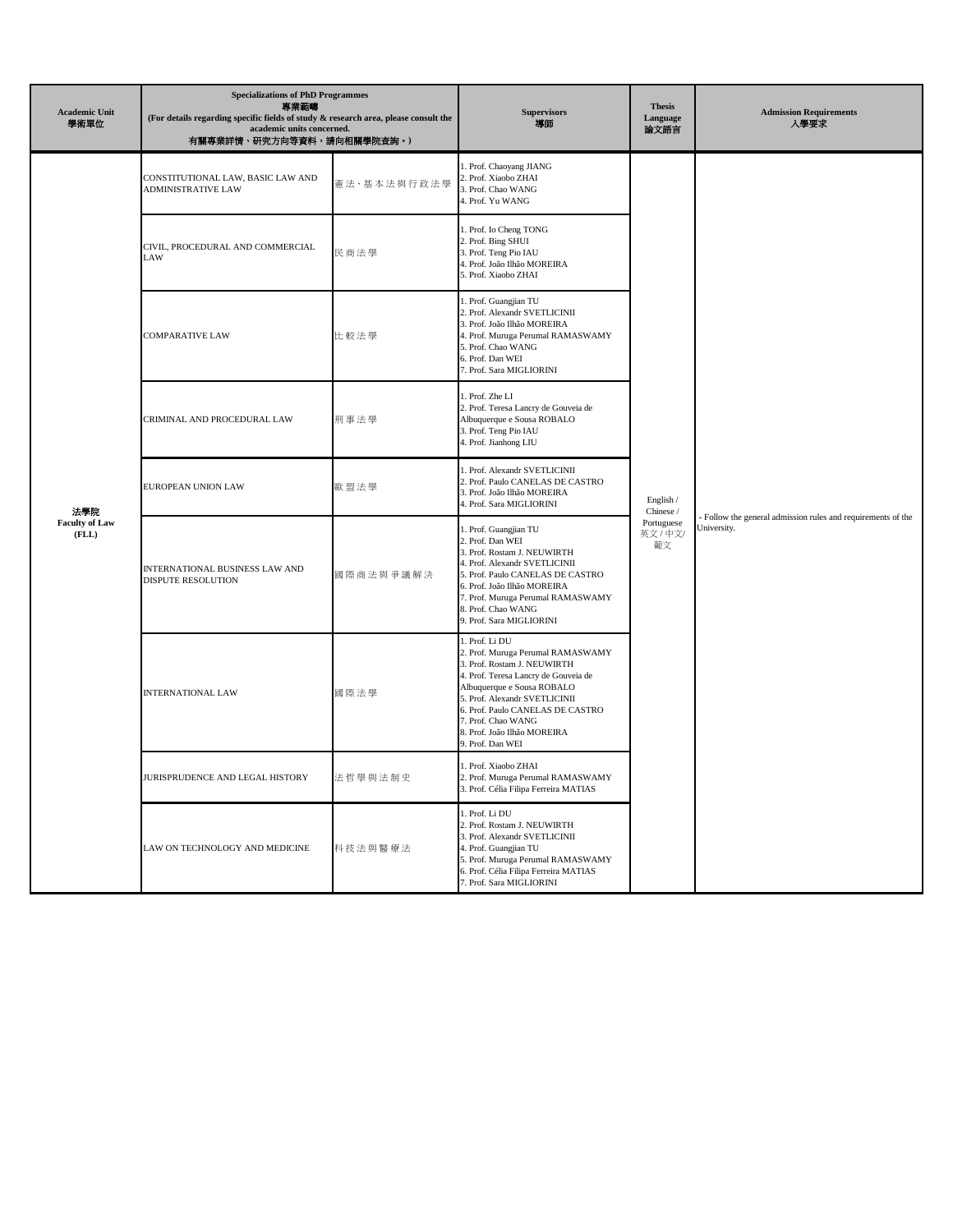| <b>Academic Unit</b><br>學術單位                               | <b>Specializations of PhD Programmes</b><br>專業範疇<br>(For details regarding specific fields of study & research area, please consult the<br>academic units concerned.<br>有關專業詳情、研究方向等資料,請向相關學院查詢。) |            | <b>Supervisors</b><br>導師                                                                                                                                                                                                                                                                                                                                                                                                                                                                        | <b>Thesis</b><br>Language<br>論文語言 | <b>Admission Requirements</b><br>人學要求                                       |
|------------------------------------------------------------|---------------------------------------------------------------------------------------------------------------------------------------------------------------------------------------------------|------------|-------------------------------------------------------------------------------------------------------------------------------------------------------------------------------------------------------------------------------------------------------------------------------------------------------------------------------------------------------------------------------------------------------------------------------------------------------------------------------------------------|-----------------------------------|-----------------------------------------------------------------------------|
|                                                            | COMMUNICATION                                                                                                                                                                                     | 傳播學        | 1. Prof. Shih-Diing LIU                                                                                                                                                                                                                                                                                                                                                                                                                                                                         | English<br>英文                     |                                                                             |
| 社會科學學院<br><b>Faculty of Social Sciences</b><br>(FSS)       | COMMUNICATION<br>(VISUAL COMMUNICATION)                                                                                                                                                           | 傳播學 – 視覺傳播 | 1. Prof. Lam Po LEONG                                                                                                                                                                                                                                                                                                                                                                                                                                                                           | English /<br>Chinese<br>英文/中文     |                                                                             |
|                                                            | <b>ECONOMICS</b>                                                                                                                                                                                  | 經濟學        | 1. Prof. Fung KWAN                                                                                                                                                                                                                                                                                                                                                                                                                                                                              | English<br>英文                     |                                                                             |
|                                                            | PUBLIC ADMINISTRATION                                                                                                                                                                             | 公共行政       | 1. Prof. Chan Kin Sun<br>2. Prof. Sheng Li<br>3. Prof. Li Tao<br>4. Prof. Yu Wing Yat<br>5. Prof. Li Yiran                                                                                                                                                                                                                                                                                                                                                                                      | English<br>英文                     |                                                                             |
|                                                            | PSYCHOLOGY                                                                                                                                                                                        | 心理學        | 1. Prof. Chang Lei<br>2. Prof. Todd Jackson<br>3. Prof. Anise Wu<br>4. Prof. Tong Kwok Kit<br>5. Prof. Cheung Shu Fai<br>6. Prof. Guo Tieyuan<br>7. Prof. Chi Peilian<br>8. Prof. Sophia Deng<br>9. Prof. Vivienne Tao<br>10. Prof. Yan Ming<br>11. Prof. Amy Shaw<br>12. Prof. Letty Kwan                                                                                                                                                                                                      | English<br>英文                     | - Follow the general admission rules and requirements of the<br>University. |
|                                                            | POLITICAL SCIENCE                                                                                                                                                                                 | 政治學        | 1. Prof. Weiqing SONG<br>2. Prof. Xiangning WU<br>3. Prof. Tao LI<br>4. Prof. Li SHENG<br>5. Prof. Wing Yat YU<br>6. Prof. Yiran LI<br>7. Prof. CHENGLI WANG<br>8. Prof. Daina CHIBA<br>9. Prof. Chengxin PAN                                                                                                                                                                                                                                                                                   | English<br>英文                     |                                                                             |
|                                                            | SOCIOLOGY                                                                                                                                                                                         | 社會學        | 1. Prof. Jianhua XU<br>2. Prof. Spencer De LI<br>3. Prof. Tianji CAI<br>4. Prof. Shih-ya KUO<br>5. Prof. Chia-wen LU<br>6. Prof. Ruohui ZHAO<br>7. Prof. Huiquan ZHANG<br>8. Prof. Yi LI<br>9. Prof. Bo JIANG                                                                                                                                                                                                                                                                                   | English<br>英文                     |                                                                             |
| 科技學院<br>Faculty of Science &<br><b>Technology</b><br>(FST) | <b>CIVIL ENGINEERING</b>                                                                                                                                                                          | 土木工程       | 1. Prof. Chi Chiu LAM<br>2. Prof. Ka Veng YUEN<br>3. Prof. Guokang E<br>4. Prof. Hojae SHIM<br>5. Prof. Wanhuan ZHOU<br>6. Prof. Wai Meng QUACH<br>7. Prof. Vai Pan IU<br>8. Prof. Kai Meng MOK<br>9. Prof. Kun Pang KOU<br>10. Prof. Yongjie LI<br>11. Prof. Tianwei HAO<br>12. Prof. Ping ZHANG<br>13. Prof. Man Hoi LOK<br>14. Prof. Wangji YAN<br>15. Prof. Liang GAO<br>16. Prof. Ping SHEN<br>17. Prof. Huabin SHI<br>18. Prof. Zhongya CAI<br>19. Prof. Sin Chi KUOK<br>20. Prof. Jie XU | English<br>英文                     | Follow the general admission rules and requirements of the<br>University.   |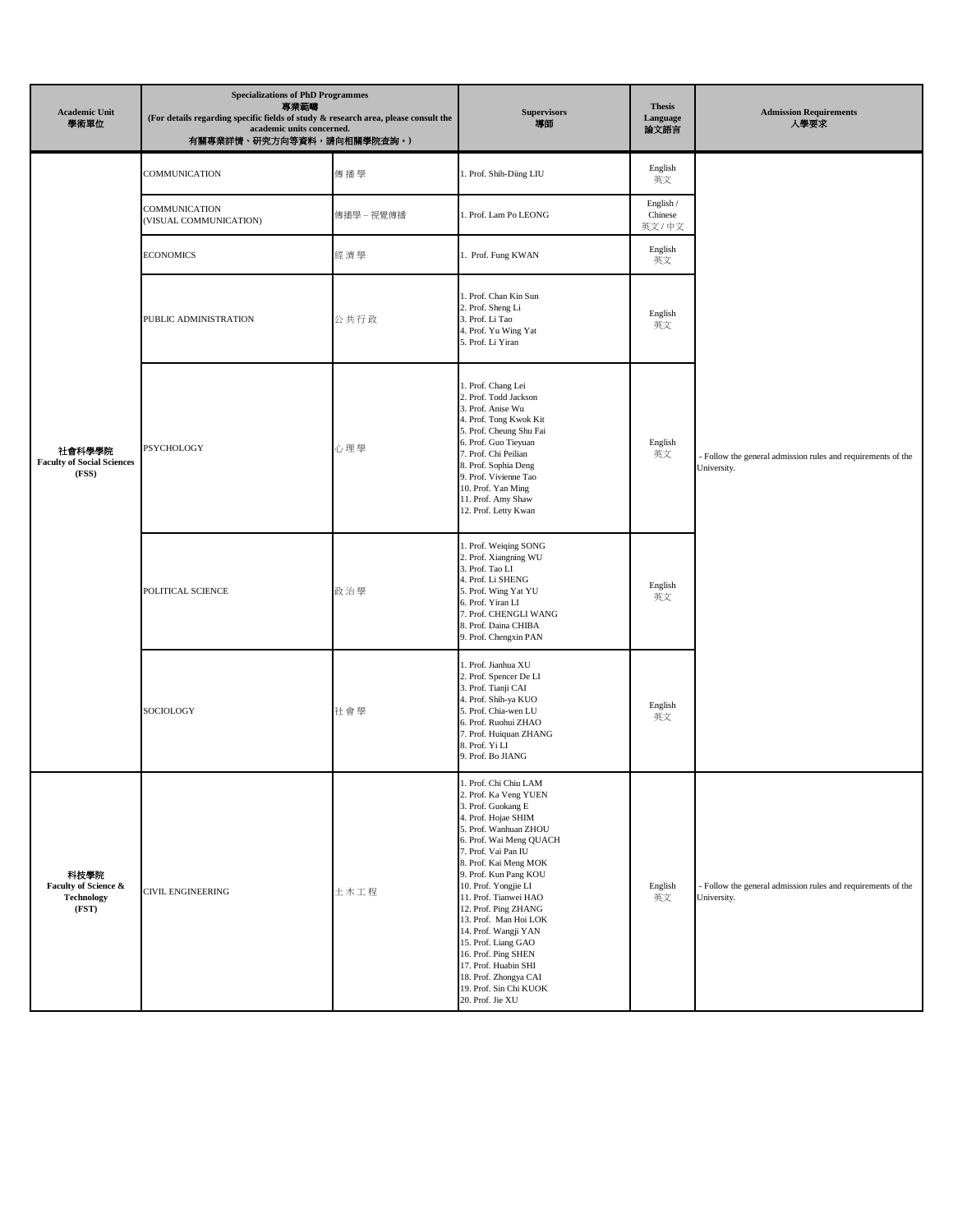| <b>Academic Unit</b><br>學術單位                               | <b>Specializations of PhD Programmes</b><br>專業範疇<br>(For details regarding specific fields of study & research area, please consult the<br>academic units concerned.<br>有關專業詳情、研究方向等資料,請向相關學院查詢。) |         | <b>Supervisors</b><br>導師                                                                                                                                                                                                                                                                                                                                                                                                                                                                                                                                                                                                                                                                                                                                                                                                                                                                                                                 | <b>Thesis</b><br>Language<br>論文語言 | <b>Admission Requirements</b><br>人學要求                                       |
|------------------------------------------------------------|---------------------------------------------------------------------------------------------------------------------------------------------------------------------------------------------------|---------|------------------------------------------------------------------------------------------------------------------------------------------------------------------------------------------------------------------------------------------------------------------------------------------------------------------------------------------------------------------------------------------------------------------------------------------------------------------------------------------------------------------------------------------------------------------------------------------------------------------------------------------------------------------------------------------------------------------------------------------------------------------------------------------------------------------------------------------------------------------------------------------------------------------------------------------|-----------------------------------|-----------------------------------------------------------------------------|
| 科技學院<br>Faculty of Science &<br><b>Technology</b><br>(FST) | <b>COMPUTER SCIENCE</b>                                                                                                                                                                           | 電腦科學    | 1. Prof. Yicong ZHOU<br>2. Prof. Simon James FONG<br>3. Prof. Chi Man VONG<br>4. Prof. Liming ZHANG<br>5. Prof. Jiantao ZHOU<br>6. Prof. Long CHEN<br>7. Prof. Zhiguo GONG<br>8. Prof. Chi Man PUN<br>9. Prof. Leong Hou U<br>10. Prof. Yibo ZHANG<br>11. Prof. Yain Whar SI<br>12. Prof. Jingzhi GUO<br>13. Prof. Fai WONG<br>14. Prof. Cheng-Zhong XU<br>15. Prof. Yuan WU<br>16. Prof. Jerome YEN<br>17. Prof. Xiaowei WU<br>18. Prof. Dingqi YANG<br>19. Prof. Qiwen XU<br>20. Prof. Huanle XU<br>21. Prof. Pengyang WANG<br>22. Prof. Li LI<br>23. Prof. Hui KONG                                                                                                                                                                                                                                                                                                                                                                   | English<br>英文                     | - Follow the general admission rules and requirements of the<br>University. |
|                                                            | ELECTROMECHANICAL ENGINEERING                                                                                                                                                                     | 機電工程    | 1. Prof. Pak Kin WONG<br>2. Prof. Kin Ho LO<br>3. Prof. Seng Fat WONG<br>4. Prof. Yan SU<br>5. Prof. Qingsong XU<br>6. Prof. Zhixin YANG<br>7. Prof. Lap Mou TAM<br>8. Prof. Vai Kuong SIN<br>9. Prof. Chi Tat KWOK<br>10. Prof. Valentino Anok Melo CRISTINO<br>11. Prof. Junwen ZHONG<br>12. Prof. Hui KONG                                                                                                                                                                                                                                                                                                                                                                                                                                                                                                                                                                                                                            |                                   |                                                                             |
|                                                            | ELECTRICAL AND COMPUTER<br><b>ENGINEERING</b>                                                                                                                                                     | 電機及電腦工程 | 1. Prof. Man Chung WONG<br>2. Prof. Shaodan MA<br>3. Prof. Lei ZHU<br>4. Prof. Seng Peng MOK<br>5. Prof. Ningyi DAI<br>6. Prof. Wai Wa CHOI<br>7. Prof. Peng Un MAK<br>8. Prof. Mang I VAI<br>9. Prof. Chi Kong WONG<br>10. Prof. Carlos Jorge Ferreira SILVESTRE<br>11. Prof. Kam Weng TAM<br>12. Prof. Fen HOU<br>13. Prof. Feng WAN<br>14. Prof. Rui Paulo da Silva MARTINS<br>15. Prof. Pui In MAK<br>16. Prof. Sai Weng SIN<br>17. Prof. Man Kay LAW<br>18. Prof. Sio Hang PUN<br>19. Prof. Chi Seng LAM<br>20. Prof. Yan ZHU<br>21. Prof. Yan LU<br>22. Prof. Jun YIN<br>23. Prof. Yanwei JIA<br>24. Prof. Yong CHEN<br>25. Prof. Yonghua SONG<br>26. Prof. Chi Hang CHAN<br>27. Prof. Hongcai ZHANG<br>28. Prof. Mo HUANG<br>29. Prof. Ka-Meng LEI<br>30. Prof. Keng Weng LAO<br>31. Prof. Qingqing WU<br>32. Prof. Ka Fai UN<br>33. Prof. Minglei ZHANG<br>34. Prof. Yang JIANG<br>35. Prof. Weihan YU<br>36. Prof. Pedro CHEONG |                                   |                                                                             |
|                                                            | <b>MATHEMATICS</b>                                                                                                                                                                                | 數學      | 1. Prof. Lihu XU<br>2. Prof. Deng DING<br>3. Prof. Seak Weng VONG<br>4. Prof. Siu Long LEI<br>5. Prof. Haiwei SUN<br>6. Prof. Guanghui HU<br>7. Prof. Zhi LIU<br>8. Prof. Kit Ian KOU<br>9. Prof. Yang CHEN<br>10. Prof. Xiao Qing JIN<br>11. Prof. Che Man CHENG<br>12. Prof. Sik Chung TAM<br>13. Prof. Ieng Tak LEONG<br>14. Prof. Xiao Chuan CAI<br>15. Prof. Qiang ZENG<br>16. Prof. Li LUO                                                                                                                                                                                                                                                                                                                                                                                                                                                                                                                                         |                                   |                                                                             |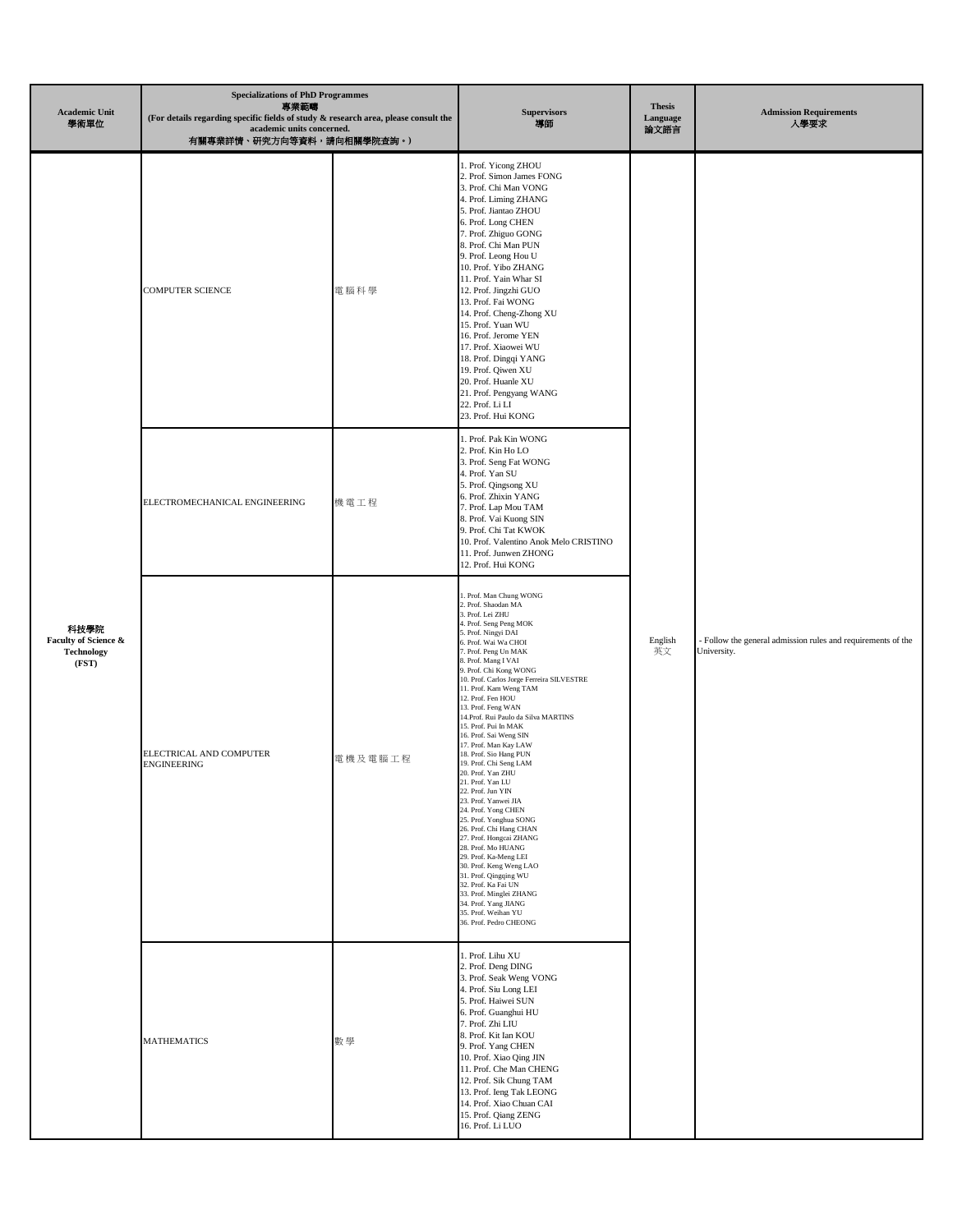| <b>Academic Unit</b><br>學術單位                                                                    | <b>Specializations of PhD Programmes</b><br>專業範疇<br>(For details regarding specific fields of study & research area, please consult the<br>academic units concerned.<br>有關專業詳情、研究方向等資料,請向相關學院查詢。) |             | <b>Supervisors</b><br>導師                                                                                                                                                                                                                                                                                                                                                                                                                                                                                                                                                                                                                                                                                                                                                                                                                                            | <b>Thesis</b><br>Language<br>論文語言 | <b>Admission Requirements</b><br>人學要求                                                                                                                                                                                                                                                                                                                                                                                                                                                         |
|-------------------------------------------------------------------------------------------------|---------------------------------------------------------------------------------------------------------------------------------------------------------------------------------------------------|-------------|---------------------------------------------------------------------------------------------------------------------------------------------------------------------------------------------------------------------------------------------------------------------------------------------------------------------------------------------------------------------------------------------------------------------------------------------------------------------------------------------------------------------------------------------------------------------------------------------------------------------------------------------------------------------------------------------------------------------------------------------------------------------------------------------------------------------------------------------------------------------|-----------------------------------|-----------------------------------------------------------------------------------------------------------------------------------------------------------------------------------------------------------------------------------------------------------------------------------------------------------------------------------------------------------------------------------------------------------------------------------------------------------------------------------------------|
| 應用物理及材料工程研究<br>院<br><b>Institute of Applied Physics</b><br>and Materials Engineering<br>(IAPME) | APPLIED PHYSICS AND MATERIALS<br><b>ENGINEERING</b>                                                                                                                                               | 應用物理及材料工程   | 1. Prof. Yongqing CAI<br>2. Prof. Binmeng CHEN<br>3. Prof. Shi CHEN<br>4. Prof. Guo HONG<br>5. Prof. Kwun Nam HUI<br>6. Prof. Hou IAN<br>7. Prof. Shen LAI<br>8. Prof. Haifeng LI<br>9. Prof. Hongchao LIU<br>10. Prof. Kar Wei NG<br>11. Prof. Hui PAN<br>12. Prof. Songnan QU<br>13. Prof. Huaiyu SHAO<br>14. Prof. Guoxing SUN<br>15. Prof. Pengzhan SUN<br>16. Prof. Zikang TANG<br>17. Prof. Shuangpeng WANG<br>18. Prof. Guichuan XING<br>19. Prof. Bingpu ZHOU<br>20. Prof. Yinning ZHOU                                                                                                                                                                                                                                                                                                                                                                     | English<br>英文                     | Follow the general admission rules and requirements of the<br>University.<br>Candidates for the PhD programme in Applied Physics and<br>Materials Engineering should hold a Bachelor or Master<br>Degree in Physics, Materials Science, Mechanical Engineering,<br>Electromechanical Engineering, Civil Engineering, Electrical<br>and Computer Engineering or related disciplines from the<br>University of Macau or other recognized universities, or<br>equivalent academic qualification. |
| 中華醫藥研究院<br><b>Institute of Chinese Medical</b><br><b>Sciences</b><br>(ICMS)                     | <b>BIOMEDICAL SCIENCES</b>                                                                                                                                                                        | 生物醫藥        | 1. Prof. Yitao WANG<br>2. Prof. Shaoping LI<br>3. Prof. Ying BIAN<br>4. Prof. Ming Yuen LEE<br>5. Prof. Ying ZHENG<br>6. Prof. Qingwen ZHANG<br>7. Prof. Ru YAN<br>8. Prof. Hao HU<br>9. Prof. Pui Man HOI<br>10. Prof. Xiuping CHEN<br>11. Prof. Yuanjia HU<br>12. Prof. Huanxing SU<br>13. Prof. Chung Hang LEUNG<br>14. Prof. Peng LI<br>15. Prof. Jianbo WAN<br>16. Prof. Jing ZHAO<br>17. Prof. Chengwei HE<br>18. Prof. Jinjian LU<br>19. Prof. Meiwan CHEN<br>20. Prof. Chunming WANG<br>21. Prof. Ligen LIN<br>22. Prof. Ying WANG<br>23. Prof. Xin CHEN<br>24. Prof. Defang OUYANG<br>25. Prof. Ruibing WANG<br>26. Prof. Jiahong LU<br>27. Prof. Wai San CHEANG<br>28. Prof. shengpeng WANG<br>29. Prof. Hua YU<br>30. Prof. Ging CHAN<br>31. Prof. Xiaojia CHEN<br>32. Prof. Yonghua ZHAO<br>33. Prof. Carolina Oi Lam UNG<br>34. Prof. Cheong Men CHONG | English<br>英文                     | Follow the general admission rules and requirements of the<br>University.                                                                                                                                                                                                                                                                                                                                                                                                                     |
| 認知與腦科學研究中心<br><b>Centre for Cognitive and</b>                                                   | ELECTRICAL AND COMPUTER<br>ENGINEERING (FST)                                                                                                                                                      | 電機及電腦工程     | 1. Prof. Feng WAN<br>2. Prof. Greta Seng Peng MOK<br>3. Prof. Ruey-Song HUANG<br>1. Prof. Zhen YUAN                                                                                                                                                                                                                                                                                                                                                                                                                                                                                                                                                                                                                                                                                                                                                                 | English<br>英文                     | - Follow the general admission rules and requirements of the<br>University.<br>- CCBS at the University of Macau is dedicated to enhancing                                                                                                                                                                                                                                                                                                                                                    |
|                                                                                                 | <b>BIOMEDICAL SCIENCES (FHS)</b><br>PSYCHOLOGY (FSS)                                                                                                                                              | 生物醫藥<br>心理學 | 2. Prof. Yutao XIANG<br>1. Prof. Anise Man Sze WU<br>2. Prof. Sophia Wei DENG<br>3. Prof. Ming YAN<br>4. Prof. Qiyang NIE<br>5. Prof. Haiyan WU<br>6. Prof. Peilian CHI<br>7. Prof. Haoyun ZHANG                                                                                                                                                                                                                                                                                                                                                                                                                                                                                                                                                                                                                                                                    |                                   |                                                                                                                                                                                                                                                                                                                                                                                                                                                                                               |
| <b>Brain Sciences</b><br>(CCBS)                                                                 | PHILOSOPHY AND RELIGIOUS STUDIES<br>(FAH)                                                                                                                                                         | 哲學及宗教學      | 1. Prof. Nevia DOLCINI                                                                                                                                                                                                                                                                                                                                                                                                                                                                                                                                                                                                                                                                                                                                                                                                                                              |                                   | interdisciplinary cognitive and brain sciences and translating<br>discoveries into solutions for health and society. The research<br>plan should also include how to implement cross research.                                                                                                                                                                                                                                                                                                |
|                                                                                                 | LINGUISTICS (CHINESE)                                                                                                                                                                             | 語言學-漢語      | 1. Prof. Jingwei ZHANG                                                                                                                                                                                                                                                                                                                                                                                                                                                                                                                                                                                                                                                                                                                                                                                                                                              | Chinese<br>中文                     |                                                                                                                                                                                                                                                                                                                                                                                                                                                                                               |
|                                                                                                 | APPLIED LINGUISTICS (PORTUGUESE)(FAH)                                                                                                                                                             | 應用語言學 - 葡語  | 1. Prof. Ana Margarida Belém NUNES                                                                                                                                                                                                                                                                                                                                                                                                                                                                                                                                                                                                                                                                                                                                                                                                                                  | Portuguese<br>葡文                  |                                                                                                                                                                                                                                                                                                                                                                                                                                                                                               |
|                                                                                                 | LINGUISTICS (ENGLISH) (FAH)                                                                                                                                                                       | 語言學-英語      | 1. Prof. Defeng LI<br>2. Prof. Victoria Lai Cheng LEI                                                                                                                                                                                                                                                                                                                                                                                                                                                                                                                                                                                                                                                                                                                                                                                                               | English<br>英文                     |                                                                                                                                                                                                                                                                                                                                                                                                                                                                                               |
|                                                                                                 | HOSPITALITY MANAGEMENT (FBA)                                                                                                                                                                      | 款 客 服 務 管 理 | 1. Prof. Robin Chi Hang CHARK                                                                                                                                                                                                                                                                                                                                                                                                                                                                                                                                                                                                                                                                                                                                                                                                                                       |                                   |                                                                                                                                                                                                                                                                                                                                                                                                                                                                                               |